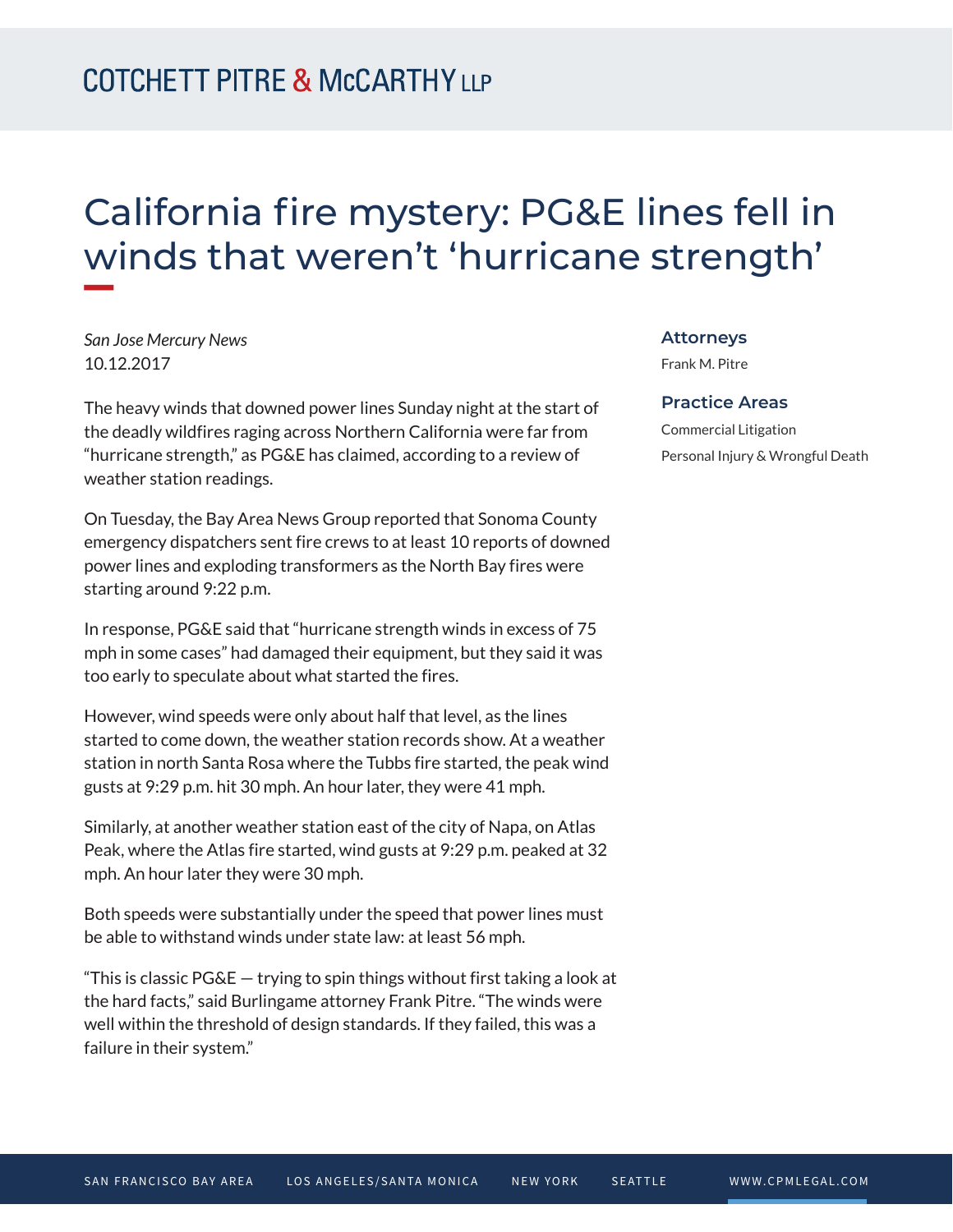# **COTCHETT PITRE & McCARTHY LLP**

CALIFORNIA FIRE MYSTERY: PG&E LINES FELL IN WINDS THAT WEREN'T 'HURRICANE STRENGTH'

Investigators are looking at power line failures as a possible cause of the historic fires.

PG&E officials did not respond to specific questions about the wind speeds and whether their power lines were in compliance with state safety laws.

"There will likely be reviews of these wildfires by the appropriate agencies, but right now we are focused on life safety and service restoration," said PG&E spokesman Donald Cutler.

Pitre sued PG&E after the utility was found responsible by the state Public Utilities Commission for starting the Butte fire in Amador County in 2015 because of the utility's failure to maintain its power lines. That fire burned for 22 days, killing two people, destroying 549 homes and charring 70,868 acres. The PUC fined PG&E \$8.3 million and Cal Fire sent PG&E a bill for \$90 million to cover state firefighting costs.

According to the National Weather Service, the "hurricane strength winds" that PG&E referenced were not "hurricane strength."

"It's not a good analogy," said weather service meteorologist Roger Gass in Monterey.

To qualify as "hurricane strength," winds must be sustained — lasting for more than 1 minute — at a minimum 74 mph. Such winds are the speeds in a Category 1 hurricane, the weakest of five categories.

In the Napa-Sonoma area, one weather station used by the National Weather Service, on Hawkeye Peak near Geyserville, recorded gusts of 79 mph at 11:56 pm on Sunday night. But gusts are defined as lasting only 3 to 5 seconds, and the sustained wind speed there at that time was 48 mph. Also, Hawkeye Peak is 22 miles north of Santa Rosa and 50 miles north of Napa, far from where the major fires broke out.

Under state law, utilities are required to maintain power lines safely and cut back trees to prevent fires. When they are found to have started fires, they are liable for fines and damages in court to people who have lost homes, businesses and family members in the blazes.

If PG&E is found to be at fault in this fire, the utility could use an "act of God" defense, arguing that weather conditions were so bad it couldn't do anything to stop power lines from coming down.

"They could use that as a defense," said Britt Strottman, an Oakland attorney representing Butte fire victims in Calaveras County. "Then it will be up to the PUC and Cal Fire — along with any judge and juries in civil cases — to decide whether that holds water."